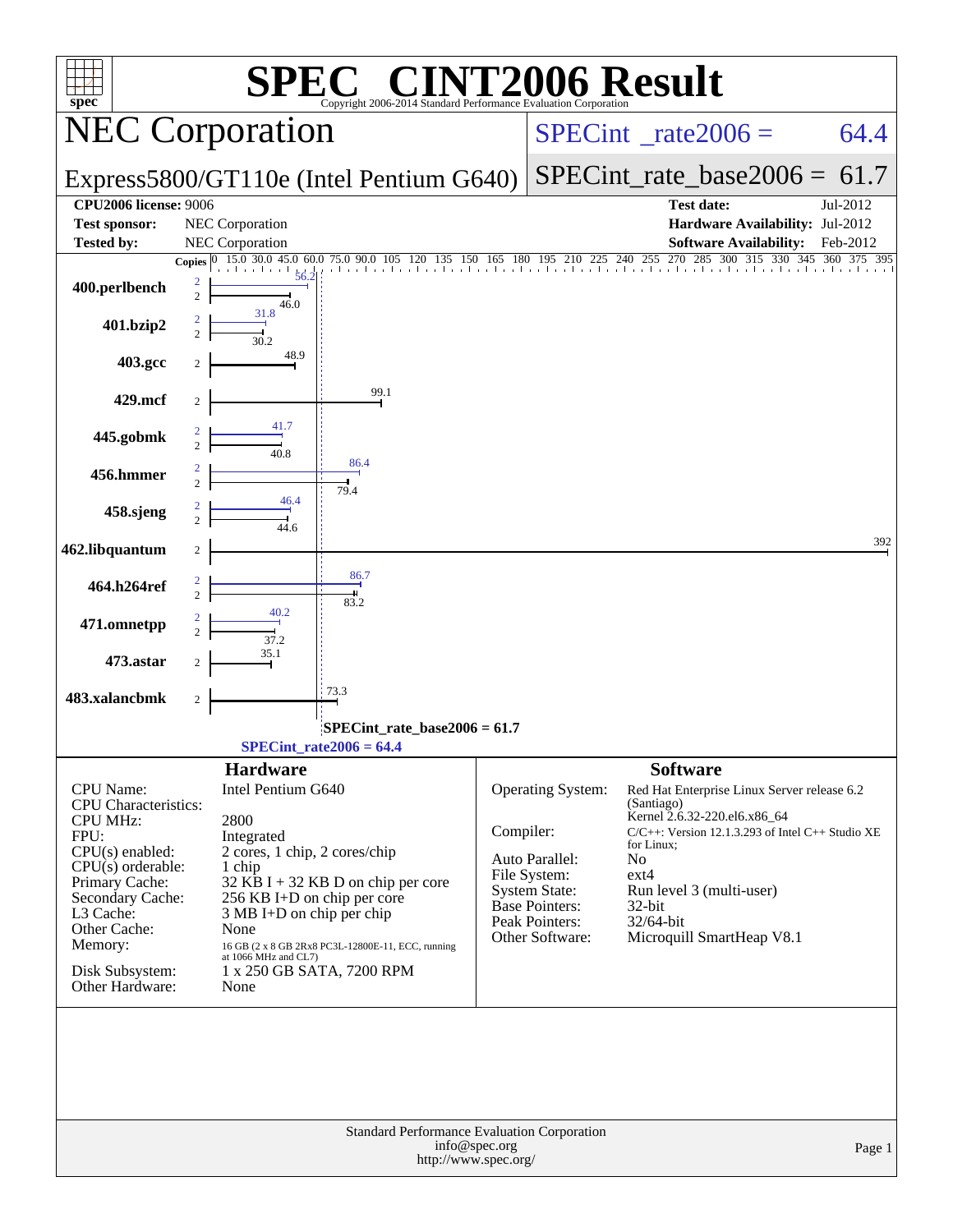

# NEC Corporation

SPECint rate $2006 = 64.4$ 

Express5800/GT110e (Intel Pentium G640)

[SPECint\\_rate\\_base2006 =](http://www.spec.org/auto/cpu2006/Docs/result-fields.html#SPECintratebase2006)  $61.7$ 

#### **[CPU2006 license:](http://www.spec.org/auto/cpu2006/Docs/result-fields.html#CPU2006license)** 9006 **[Test date:](http://www.spec.org/auto/cpu2006/Docs/result-fields.html#Testdate)** Jul-2012

**[Test sponsor:](http://www.spec.org/auto/cpu2006/Docs/result-fields.html#Testsponsor)** NEC Corporation **[Hardware Availability:](http://www.spec.org/auto/cpu2006/Docs/result-fields.html#HardwareAvailability)** Jul-2012 **[Tested by:](http://www.spec.org/auto/cpu2006/Docs/result-fields.html#Testedby)** NEC Corporation **[Software Availability:](http://www.spec.org/auto/cpu2006/Docs/result-fields.html#SoftwareAvailability)** Feb-2012

#### **[Results Table](http://www.spec.org/auto/cpu2006/Docs/result-fields.html#ResultsTable)**

|                                                                                                          | <b>Base</b>   |                |       |                |       |                |       | <b>Peak</b>   |                |              |                |              |                |              |
|----------------------------------------------------------------------------------------------------------|---------------|----------------|-------|----------------|-------|----------------|-------|---------------|----------------|--------------|----------------|--------------|----------------|--------------|
| <b>Benchmark</b>                                                                                         | <b>Copies</b> | <b>Seconds</b> | Ratio | <b>Seconds</b> | Ratio | <b>Seconds</b> | Ratio | <b>Copies</b> | <b>Seconds</b> | <b>Ratio</b> | <b>Seconds</b> | <b>Ratio</b> | <b>Seconds</b> | <b>Ratio</b> |
| 400.perlbench                                                                                            |               | 424            | 46.1  | 425            | 46.0  | 425            | 46.0  |               | 347            | 56.3         | 348            | 56.2         | 347            | 56.2         |
| 401.bzip2                                                                                                |               | 636            | 30.3  | 641            | 30.1  | 638            | 30.2  |               | 607            | 31.8         | 606            | 31.8         | 607            | 31.8         |
| $403.\mathrm{gcc}$                                                                                       |               | 328            | 49.1  | 329            | 48.9  | 330            | 48.9  |               | 328            | 49.1         | 329            | 48.9         | 330            | 48.9         |
| $429$ .mcf                                                                                               |               | 185            | 98.6  | 184            | 99.2  | 184            | 99.1  |               | 185            | 98.6         | 184            | 99.2         | 184            | <u>99.1</u>  |
| $445$ .gobmk                                                                                             |               | 513            | 40.9  | 514            | 40.8  | 514            | 40.8  |               | 503            | 41.7         | 503            | 41.7         | 503            | 41.7         |
| 456.hmmer                                                                                                |               | 234            | 79.8  | 235            | 79.4  | 236            | 79.2  |               | 216            | 86.4         | 216            | 86.4         | 216            | 86.4         |
| $458$ .sjeng                                                                                             |               | 542            | 44.6  | 542            | 44.6  | 543            | 44.6  |               | 523            | 46.3         | 522            | 46.4         | 522            | 46.4         |
| 462.libquantum                                                                                           |               | 106            | 392   | 106            | 392   | 106            | 392   |               | 106            | 392          | 106            | 392          | 106            | 392          |
| 464.h264ref                                                                                              |               | 534            | 82.8  | 523            | 84.6  | 532            | 83.2  |               | 510            | 86.7         | 509            | 87.0         | 512            | 86.5         |
| 471.omnetpp                                                                                              |               | 336            | 37.2  | 337            | 37.1  | 336            | 37.2  |               | 311            | 40.2         | 311            | 40.3         | 312            | 40.0         |
| 473.astar                                                                                                |               | 400            | 35.1  | 400            | 35.1  | 398            | 35.3  |               | 400            | 35.1         | 400            | 35.1         | 398            | 35.3         |
| 483.xalancbmk                                                                                            |               | 188            | 73.4  | 188            | 73.3  | 188            | 73.3  |               | 188            | 73.4         | 188            | 73.3         | 188            | 73.3         |
| Results appear in the order in which they were run. Bold underlined text indicates a median measurement. |               |                |       |                |       |                |       |               |                |              |                |              |                |              |

#### **[Submit Notes](http://www.spec.org/auto/cpu2006/Docs/result-fields.html#SubmitNotes)**

 The numactl mechanism was used to bind copies to processors. The config file option 'submit' was used to generate numactl commands to bind each copy to a specific processor. For details, please see the config file.

### **[Operating System Notes](http://www.spec.org/auto/cpu2006/Docs/result-fields.html#OperatingSystemNotes)**

Stack size set to unlimited using "ulimit -s unlimited"

#### **[Platform Notes](http://www.spec.org/auto/cpu2006/Docs/result-fields.html#PlatformNotes)**

Default BIOS settings were used.

#### **[General Notes](http://www.spec.org/auto/cpu2006/Docs/result-fields.html#GeneralNotes)**

Environment variables set by runspec before the start of the run: LD\_LIBRARY\_PATH = "/home/cpu2006/libs/32:/home/cpu2006/libs/64"

 Added glibc-static-2.12-1.47.el6.x86\_64.rpm to enable static linking

 Transparent Huge Pages enabled with: echo always > /sys/kernel/mm/redhat\_transparent\_hugepage/enabled Filesystem page cache cleared with:<br>echo 1> /proc/sys/vm/drop\_cac /proc/sys/vm/drop\_caches runspec command invoked through numactl i.e.: numactl --interleave=all runspec <etc>

> Standard Performance Evaluation Corporation [info@spec.org](mailto:info@spec.org) <http://www.spec.org/>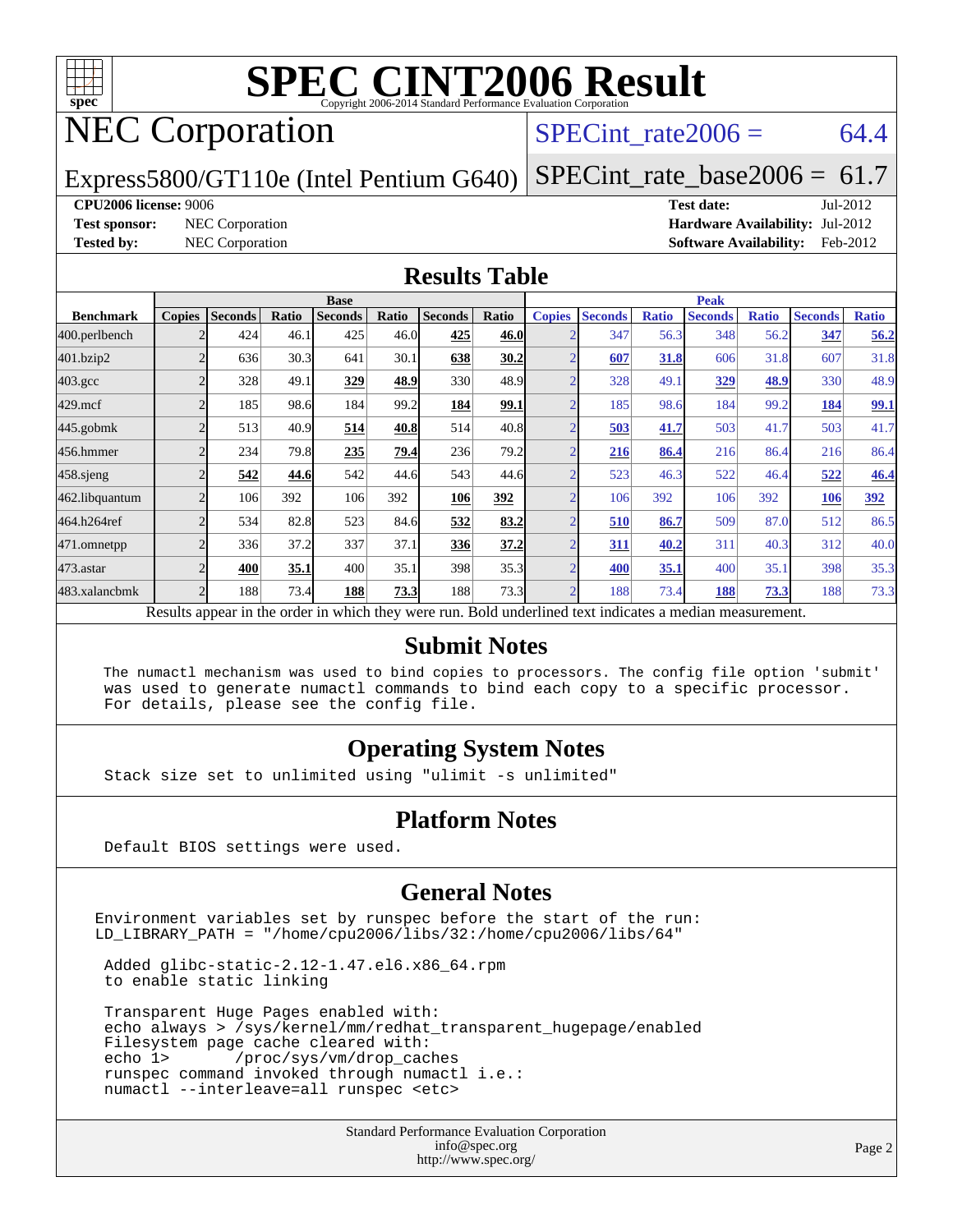

# NEC Corporation

SPECint rate $2006 = 64.4$ 

Express5800/GT110e (Intel Pentium G640) [SPECint\\_rate\\_base2006 =](http://www.spec.org/auto/cpu2006/Docs/result-fields.html#SPECintratebase2006) 61.7

**[Test sponsor:](http://www.spec.org/auto/cpu2006/Docs/result-fields.html#Testsponsor)** NEC Corporation **[Hardware Availability:](http://www.spec.org/auto/cpu2006/Docs/result-fields.html#HardwareAvailability)** Jul-2012

**[CPU2006 license:](http://www.spec.org/auto/cpu2006/Docs/result-fields.html#CPU2006license)** 9006 **[Test date:](http://www.spec.org/auto/cpu2006/Docs/result-fields.html#Testdate)** Jul-2012 **[Tested by:](http://www.spec.org/auto/cpu2006/Docs/result-fields.html#Testedby)** NEC Corporation **[Software Availability:](http://www.spec.org/auto/cpu2006/Docs/result-fields.html#SoftwareAvailability)** Feb-2012

# **[Base Compiler Invocation](http://www.spec.org/auto/cpu2006/Docs/result-fields.html#BaseCompilerInvocation)**

[C benchmarks](http://www.spec.org/auto/cpu2006/Docs/result-fields.html#Cbenchmarks):  $\text{icc}$   $-\text{m32}$ 

[C++ benchmarks:](http://www.spec.org/auto/cpu2006/Docs/result-fields.html#CXXbenchmarks) [icpc -m32](http://www.spec.org/cpu2006/results/res2012q3/cpu2006-20120716-23738.flags.html#user_CXXbase_intel_icpc_4e5a5ef1a53fd332b3c49e69c3330699)

### **[Base Portability Flags](http://www.spec.org/auto/cpu2006/Docs/result-fields.html#BasePortabilityFlags)**

 400.perlbench: [-DSPEC\\_CPU\\_LINUX\\_IA32](http://www.spec.org/cpu2006/results/res2012q3/cpu2006-20120716-23738.flags.html#b400.perlbench_baseCPORTABILITY_DSPEC_CPU_LINUX_IA32) 462.libquantum: [-DSPEC\\_CPU\\_LINUX](http://www.spec.org/cpu2006/results/res2012q3/cpu2006-20120716-23738.flags.html#b462.libquantum_baseCPORTABILITY_DSPEC_CPU_LINUX) 483.xalancbmk: [-DSPEC\\_CPU\\_LINUX](http://www.spec.org/cpu2006/results/res2012q3/cpu2006-20120716-23738.flags.html#b483.xalancbmk_baseCXXPORTABILITY_DSPEC_CPU_LINUX)

## **[Base Optimization Flags](http://www.spec.org/auto/cpu2006/Docs/result-fields.html#BaseOptimizationFlags)**

[C benchmarks](http://www.spec.org/auto/cpu2006/Docs/result-fields.html#Cbenchmarks):

[-xSSE4.2](http://www.spec.org/cpu2006/results/res2012q3/cpu2006-20120716-23738.flags.html#user_CCbase_f-xSSE42_f91528193cf0b216347adb8b939d4107) [-ipo](http://www.spec.org/cpu2006/results/res2012q3/cpu2006-20120716-23738.flags.html#user_CCbase_f-ipo) [-O3](http://www.spec.org/cpu2006/results/res2012q3/cpu2006-20120716-23738.flags.html#user_CCbase_f-O3) [-no-prec-div](http://www.spec.org/cpu2006/results/res2012q3/cpu2006-20120716-23738.flags.html#user_CCbase_f-no-prec-div) [-opt-prefetch](http://www.spec.org/cpu2006/results/res2012q3/cpu2006-20120716-23738.flags.html#user_CCbase_f-opt-prefetch) [-opt-mem-layout-trans=3](http://www.spec.org/cpu2006/results/res2012q3/cpu2006-20120716-23738.flags.html#user_CCbase_f-opt-mem-layout-trans_a7b82ad4bd7abf52556d4961a2ae94d5)

[C++ benchmarks:](http://www.spec.org/auto/cpu2006/Docs/result-fields.html#CXXbenchmarks)

[-xSSE4.2](http://www.spec.org/cpu2006/results/res2012q3/cpu2006-20120716-23738.flags.html#user_CXXbase_f-xSSE42_f91528193cf0b216347adb8b939d4107) [-ipo](http://www.spec.org/cpu2006/results/res2012q3/cpu2006-20120716-23738.flags.html#user_CXXbase_f-ipo) [-O3](http://www.spec.org/cpu2006/results/res2012q3/cpu2006-20120716-23738.flags.html#user_CXXbase_f-O3) [-no-prec-div](http://www.spec.org/cpu2006/results/res2012q3/cpu2006-20120716-23738.flags.html#user_CXXbase_f-no-prec-div) [-opt-prefetch](http://www.spec.org/cpu2006/results/res2012q3/cpu2006-20120716-23738.flags.html#user_CXXbase_f-opt-prefetch) [-opt-mem-layout-trans=3](http://www.spec.org/cpu2006/results/res2012q3/cpu2006-20120716-23738.flags.html#user_CXXbase_f-opt-mem-layout-trans_a7b82ad4bd7abf52556d4961a2ae94d5) [-Wl,-z,muldefs](http://www.spec.org/cpu2006/results/res2012q3/cpu2006-20120716-23738.flags.html#user_CXXbase_link_force_multiple1_74079c344b956b9658436fd1b6dd3a8a) [-L/opt/SmartHeap\\_8.1/lib -lsmartheap](http://www.spec.org/cpu2006/results/res2012q3/cpu2006-20120716-23738.flags.html#user_CXXbase_SmartHeap_d5ba4dfc9de25d3c657c7de7476e66c5)

### **[Base Other Flags](http://www.spec.org/auto/cpu2006/Docs/result-fields.html#BaseOtherFlags)**

[C benchmarks](http://www.spec.org/auto/cpu2006/Docs/result-fields.html#Cbenchmarks):

403.gcc: [-Dalloca=\\_alloca](http://www.spec.org/cpu2006/results/res2012q3/cpu2006-20120716-23738.flags.html#b403.gcc_baseEXTRA_CFLAGS_Dalloca_be3056838c12de2578596ca5467af7f3)

# **[Peak Compiler Invocation](http://www.spec.org/auto/cpu2006/Docs/result-fields.html#PeakCompilerInvocation)**

[C benchmarks \(except as noted below\)](http://www.spec.org/auto/cpu2006/Docs/result-fields.html#Cbenchmarksexceptasnotedbelow): [icc -m32](http://www.spec.org/cpu2006/results/res2012q3/cpu2006-20120716-23738.flags.html#user_CCpeak_intel_icc_5ff4a39e364c98233615fdd38438c6f2) 400.perlbench: [icc -m64](http://www.spec.org/cpu2006/results/res2012q3/cpu2006-20120716-23738.flags.html#user_peakCCLD400_perlbench_intel_icc_64bit_bda6cc9af1fdbb0edc3795bac97ada53) 401.bzip2: [icc -m64](http://www.spec.org/cpu2006/results/res2012q3/cpu2006-20120716-23738.flags.html#user_peakCCLD401_bzip2_intel_icc_64bit_bda6cc9af1fdbb0edc3795bac97ada53)

456.hmmer: [icc -m64](http://www.spec.org/cpu2006/results/res2012q3/cpu2006-20120716-23738.flags.html#user_peakCCLD456_hmmer_intel_icc_64bit_bda6cc9af1fdbb0edc3795bac97ada53)

458.sjeng: [icc -m64](http://www.spec.org/cpu2006/results/res2012q3/cpu2006-20120716-23738.flags.html#user_peakCCLD458_sjeng_intel_icc_64bit_bda6cc9af1fdbb0edc3795bac97ada53)

```
C++ benchmarks: 
icpc -m32
```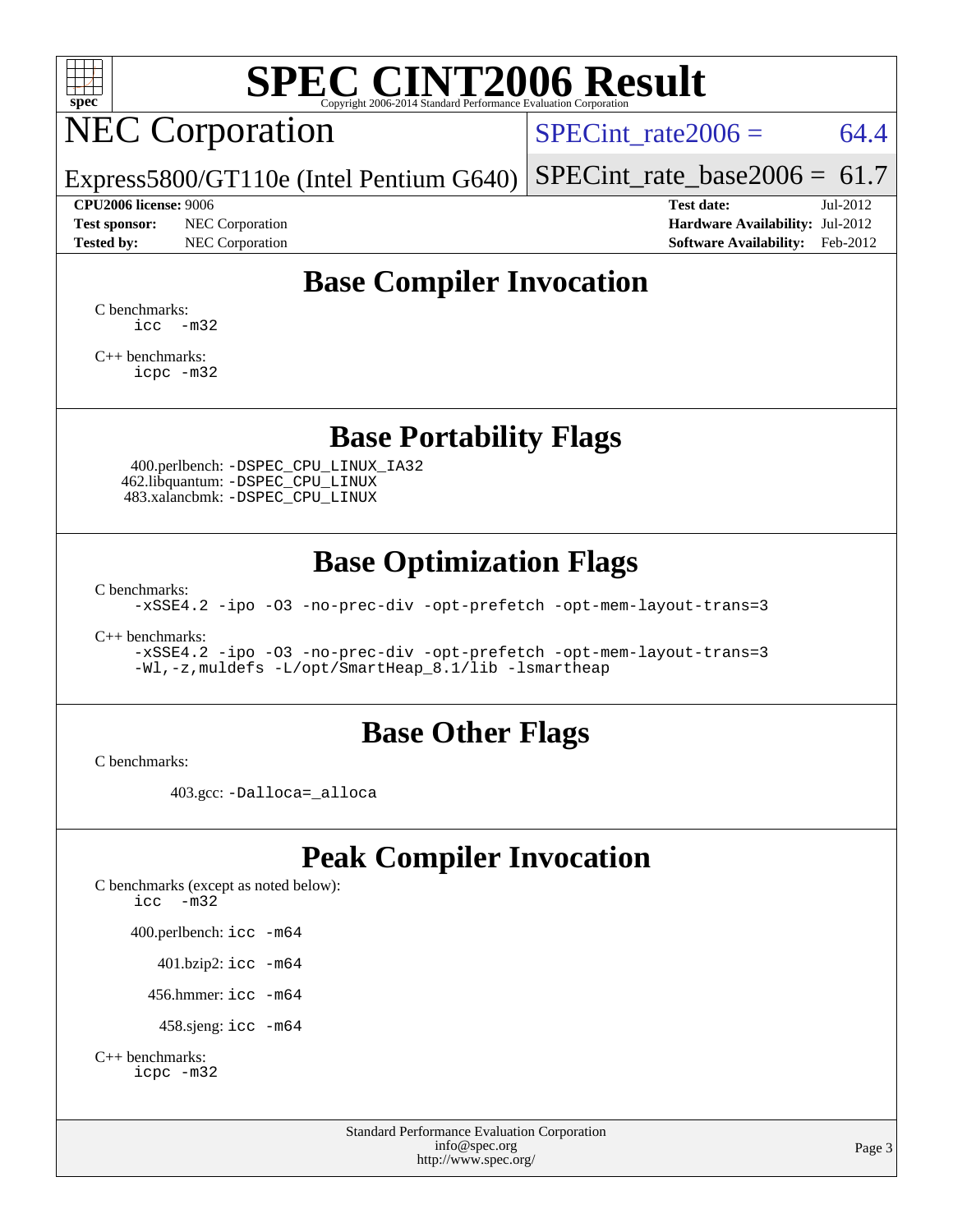

NEC Corporation

SPECint rate $2006 = 64.4$ 

Express5800/GT110e (Intel Pentium G640) [SPECint\\_rate\\_base2006 =](http://www.spec.org/auto/cpu2006/Docs/result-fields.html#SPECintratebase2006)  $61.7$ 

**[CPU2006 license:](http://www.spec.org/auto/cpu2006/Docs/result-fields.html#CPU2006license)** 9006 **[Test date:](http://www.spec.org/auto/cpu2006/Docs/result-fields.html#Testdate)** Jul-2012 **[Test sponsor:](http://www.spec.org/auto/cpu2006/Docs/result-fields.html#Testsponsor)** NEC Corporation **[Hardware Availability:](http://www.spec.org/auto/cpu2006/Docs/result-fields.html#HardwareAvailability)** Jul-2012 **[Tested by:](http://www.spec.org/auto/cpu2006/Docs/result-fields.html#Testedby)** NEC Corporation **[Software Availability:](http://www.spec.org/auto/cpu2006/Docs/result-fields.html#SoftwareAvailability)** Feb-2012

## **[Peak Portability Flags](http://www.spec.org/auto/cpu2006/Docs/result-fields.html#PeakPortabilityFlags)**

 400.perlbench: [-DSPEC\\_CPU\\_LP64](http://www.spec.org/cpu2006/results/res2012q3/cpu2006-20120716-23738.flags.html#b400.perlbench_peakCPORTABILITY_DSPEC_CPU_LP64) [-DSPEC\\_CPU\\_LINUX\\_X64](http://www.spec.org/cpu2006/results/res2012q3/cpu2006-20120716-23738.flags.html#b400.perlbench_peakCPORTABILITY_DSPEC_CPU_LINUX_X64) 401.bzip2: [-DSPEC\\_CPU\\_LP64](http://www.spec.org/cpu2006/results/res2012q3/cpu2006-20120716-23738.flags.html#suite_peakCPORTABILITY401_bzip2_DSPEC_CPU_LP64) 456.hmmer: [-DSPEC\\_CPU\\_LP64](http://www.spec.org/cpu2006/results/res2012q3/cpu2006-20120716-23738.flags.html#suite_peakCPORTABILITY456_hmmer_DSPEC_CPU_LP64) 458.sjeng: [-DSPEC\\_CPU\\_LP64](http://www.spec.org/cpu2006/results/res2012q3/cpu2006-20120716-23738.flags.html#suite_peakCPORTABILITY458_sjeng_DSPEC_CPU_LP64) 462.libquantum: [-DSPEC\\_CPU\\_LINUX](http://www.spec.org/cpu2006/results/res2012q3/cpu2006-20120716-23738.flags.html#b462.libquantum_peakCPORTABILITY_DSPEC_CPU_LINUX) 483.xalancbmk: [-DSPEC\\_CPU\\_LINUX](http://www.spec.org/cpu2006/results/res2012q3/cpu2006-20120716-23738.flags.html#b483.xalancbmk_peakCXXPORTABILITY_DSPEC_CPU_LINUX)

# **[Peak Optimization Flags](http://www.spec.org/auto/cpu2006/Docs/result-fields.html#PeakOptimizationFlags)**

[C benchmarks](http://www.spec.org/auto/cpu2006/Docs/result-fields.html#Cbenchmarks):

 400.perlbench: [-xSSE4.2](http://www.spec.org/cpu2006/results/res2012q3/cpu2006-20120716-23738.flags.html#user_peakPASS2_CFLAGSPASS2_LDCFLAGS400_perlbench_f-xSSE42_f91528193cf0b216347adb8b939d4107)(pass 2) [-prof-gen](http://www.spec.org/cpu2006/results/res2012q3/cpu2006-20120716-23738.flags.html#user_peakPASS1_CFLAGSPASS1_LDCFLAGS400_perlbench_prof_gen_e43856698f6ca7b7e442dfd80e94a8fc)(pass 1) [-ipo](http://www.spec.org/cpu2006/results/res2012q3/cpu2006-20120716-23738.flags.html#user_peakPASS2_CFLAGSPASS2_LDCFLAGS400_perlbench_f-ipo)(pass 2) [-O3](http://www.spec.org/cpu2006/results/res2012q3/cpu2006-20120716-23738.flags.html#user_peakPASS2_CFLAGSPASS2_LDCFLAGS400_perlbench_f-O3)(pass 2) [-no-prec-div](http://www.spec.org/cpu2006/results/res2012q3/cpu2006-20120716-23738.flags.html#user_peakPASS2_CFLAGSPASS2_LDCFLAGS400_perlbench_f-no-prec-div)(pass 2) [-prof-use](http://www.spec.org/cpu2006/results/res2012q3/cpu2006-20120716-23738.flags.html#user_peakPASS2_CFLAGSPASS2_LDCFLAGS400_perlbench_prof_use_bccf7792157ff70d64e32fe3e1250b55)(pass 2) [-auto-ilp32](http://www.spec.org/cpu2006/results/res2012q3/cpu2006-20120716-23738.flags.html#user_peakCOPTIMIZE400_perlbench_f-auto-ilp32)  $401.bzip2: -xSSE4.2(pass 2) -prof-qen(pass 1) -ipo(pass 2)$  $401.bzip2: -xSSE4.2(pass 2) -prof-qen(pass 1) -ipo(pass 2)$  $401.bzip2: -xSSE4.2(pass 2) -prof-qen(pass 1) -ipo(pass 2)$  $401.bzip2: -xSSE4.2(pass 2) -prof-qen(pass 1) -ipo(pass 2)$  $401.bzip2: -xSSE4.2(pass 2) -prof-qen(pass 1) -ipo(pass 2)$ [-O3](http://www.spec.org/cpu2006/results/res2012q3/cpu2006-20120716-23738.flags.html#user_peakPASS2_CFLAGSPASS2_LDCFLAGS401_bzip2_f-O3)(pass 2) [-no-prec-div](http://www.spec.org/cpu2006/results/res2012q3/cpu2006-20120716-23738.flags.html#user_peakPASS2_CFLAGSPASS2_LDCFLAGS401_bzip2_f-no-prec-div)(pass 2) [-prof-use](http://www.spec.org/cpu2006/results/res2012q3/cpu2006-20120716-23738.flags.html#user_peakPASS2_CFLAGSPASS2_LDCFLAGS401_bzip2_prof_use_bccf7792157ff70d64e32fe3e1250b55)(pass 2) [-opt-prefetch](http://www.spec.org/cpu2006/results/res2012q3/cpu2006-20120716-23738.flags.html#user_peakCOPTIMIZE401_bzip2_f-opt-prefetch) [-auto-ilp32](http://www.spec.org/cpu2006/results/res2012q3/cpu2006-20120716-23738.flags.html#user_peakCOPTIMIZE401_bzip2_f-auto-ilp32) [-ansi-alias](http://www.spec.org/cpu2006/results/res2012q3/cpu2006-20120716-23738.flags.html#user_peakCOPTIMIZE401_bzip2_f-ansi-alias)  $403.\text{sec: basepeak}$  = yes 429.mcf: basepeak = yes 445.gobmk: [-xSSE4.2](http://www.spec.org/cpu2006/results/res2012q3/cpu2006-20120716-23738.flags.html#user_peakPASS2_CFLAGSPASS2_LDCFLAGS445_gobmk_f-xSSE42_f91528193cf0b216347adb8b939d4107)(pass 2) [-prof-gen](http://www.spec.org/cpu2006/results/res2012q3/cpu2006-20120716-23738.flags.html#user_peakPASS1_CFLAGSPASS1_LDCFLAGS445_gobmk_prof_gen_e43856698f6ca7b7e442dfd80e94a8fc)(pass 1) [-prof-use](http://www.spec.org/cpu2006/results/res2012q3/cpu2006-20120716-23738.flags.html#user_peakPASS2_CFLAGSPASS2_LDCFLAGS445_gobmk_prof_use_bccf7792157ff70d64e32fe3e1250b55)(pass 2) [-ansi-alias](http://www.spec.org/cpu2006/results/res2012q3/cpu2006-20120716-23738.flags.html#user_peakCOPTIMIZE445_gobmk_f-ansi-alias) [-opt-mem-layout-trans=3](http://www.spec.org/cpu2006/results/res2012q3/cpu2006-20120716-23738.flags.html#user_peakCOPTIMIZE445_gobmk_f-opt-mem-layout-trans_a7b82ad4bd7abf52556d4961a2ae94d5) 456.hmmer: [-xSSE4.2](http://www.spec.org/cpu2006/results/res2012q3/cpu2006-20120716-23738.flags.html#user_peakCOPTIMIZE456_hmmer_f-xSSE42_f91528193cf0b216347adb8b939d4107) [-ipo](http://www.spec.org/cpu2006/results/res2012q3/cpu2006-20120716-23738.flags.html#user_peakCOPTIMIZE456_hmmer_f-ipo) [-O3](http://www.spec.org/cpu2006/results/res2012q3/cpu2006-20120716-23738.flags.html#user_peakCOPTIMIZE456_hmmer_f-O3) [-no-prec-div](http://www.spec.org/cpu2006/results/res2012q3/cpu2006-20120716-23738.flags.html#user_peakCOPTIMIZE456_hmmer_f-no-prec-div) [-unroll2](http://www.spec.org/cpu2006/results/res2012q3/cpu2006-20120716-23738.flags.html#user_peakCOPTIMIZE456_hmmer_f-unroll_784dae83bebfb236979b41d2422d7ec2) [-auto-ilp32](http://www.spec.org/cpu2006/results/res2012q3/cpu2006-20120716-23738.flags.html#user_peakCOPTIMIZE456_hmmer_f-auto-ilp32) 458.sjeng: [-xSSE4.2](http://www.spec.org/cpu2006/results/res2012q3/cpu2006-20120716-23738.flags.html#user_peakPASS2_CFLAGSPASS2_LDCFLAGS458_sjeng_f-xSSE42_f91528193cf0b216347adb8b939d4107)(pass 2) [-prof-gen](http://www.spec.org/cpu2006/results/res2012q3/cpu2006-20120716-23738.flags.html#user_peakPASS1_CFLAGSPASS1_LDCFLAGS458_sjeng_prof_gen_e43856698f6ca7b7e442dfd80e94a8fc)(pass 1) [-ipo](http://www.spec.org/cpu2006/results/res2012q3/cpu2006-20120716-23738.flags.html#user_peakPASS2_CFLAGSPASS2_LDCFLAGS458_sjeng_f-ipo)(pass 2) [-O3](http://www.spec.org/cpu2006/results/res2012q3/cpu2006-20120716-23738.flags.html#user_peakPASS2_CFLAGSPASS2_LDCFLAGS458_sjeng_f-O3)(pass 2) [-no-prec-div](http://www.spec.org/cpu2006/results/res2012q3/cpu2006-20120716-23738.flags.html#user_peakPASS2_CFLAGSPASS2_LDCFLAGS458_sjeng_f-no-prec-div)(pass 2) [-prof-use](http://www.spec.org/cpu2006/results/res2012q3/cpu2006-20120716-23738.flags.html#user_peakPASS2_CFLAGSPASS2_LDCFLAGS458_sjeng_prof_use_bccf7792157ff70d64e32fe3e1250b55)(pass 2) [-unroll4](http://www.spec.org/cpu2006/results/res2012q3/cpu2006-20120716-23738.flags.html#user_peakCOPTIMIZE458_sjeng_f-unroll_4e5e4ed65b7fd20bdcd365bec371b81f) [-auto-ilp32](http://www.spec.org/cpu2006/results/res2012q3/cpu2006-20120716-23738.flags.html#user_peakCOPTIMIZE458_sjeng_f-auto-ilp32)  $462$ .libquantum: basepeak = yes 464.h264ref: [-xSSE4.2](http://www.spec.org/cpu2006/results/res2012q3/cpu2006-20120716-23738.flags.html#user_peakPASS2_CFLAGSPASS2_LDCFLAGS464_h264ref_f-xSSE42_f91528193cf0b216347adb8b939d4107)(pass 2) [-prof-gen](http://www.spec.org/cpu2006/results/res2012q3/cpu2006-20120716-23738.flags.html#user_peakPASS1_CFLAGSPASS1_LDCFLAGS464_h264ref_prof_gen_e43856698f6ca7b7e442dfd80e94a8fc)(pass 1) [-ipo](http://www.spec.org/cpu2006/results/res2012q3/cpu2006-20120716-23738.flags.html#user_peakPASS2_CFLAGSPASS2_LDCFLAGS464_h264ref_f-ipo)(pass 2) [-O3](http://www.spec.org/cpu2006/results/res2012q3/cpu2006-20120716-23738.flags.html#user_peakPASS2_CFLAGSPASS2_LDCFLAGS464_h264ref_f-O3)(pass 2) [-no-prec-div](http://www.spec.org/cpu2006/results/res2012q3/cpu2006-20120716-23738.flags.html#user_peakPASS2_CFLAGSPASS2_LDCFLAGS464_h264ref_f-no-prec-div)(pass 2) [-prof-use](http://www.spec.org/cpu2006/results/res2012q3/cpu2006-20120716-23738.flags.html#user_peakPASS2_CFLAGSPASS2_LDCFLAGS464_h264ref_prof_use_bccf7792157ff70d64e32fe3e1250b55)(pass 2)

[C++ benchmarks:](http://www.spec.org/auto/cpu2006/Docs/result-fields.html#CXXbenchmarks)

 471.omnetpp: [-xSSE4.2](http://www.spec.org/cpu2006/results/res2012q3/cpu2006-20120716-23738.flags.html#user_peakPASS2_CXXFLAGSPASS2_LDCXXFLAGS471_omnetpp_f-xSSE42_f91528193cf0b216347adb8b939d4107)(pass 2) [-prof-gen](http://www.spec.org/cpu2006/results/res2012q3/cpu2006-20120716-23738.flags.html#user_peakPASS1_CXXFLAGSPASS1_LDCXXFLAGS471_omnetpp_prof_gen_e43856698f6ca7b7e442dfd80e94a8fc)(pass 1) [-ipo](http://www.spec.org/cpu2006/results/res2012q3/cpu2006-20120716-23738.flags.html#user_peakPASS2_CXXFLAGSPASS2_LDCXXFLAGS471_omnetpp_f-ipo)(pass 2) [-O3](http://www.spec.org/cpu2006/results/res2012q3/cpu2006-20120716-23738.flags.html#user_peakPASS2_CXXFLAGSPASS2_LDCXXFLAGS471_omnetpp_f-O3)(pass 2) [-no-prec-div](http://www.spec.org/cpu2006/results/res2012q3/cpu2006-20120716-23738.flags.html#user_peakPASS2_CXXFLAGSPASS2_LDCXXFLAGS471_omnetpp_f-no-prec-div)(pass 2) [-prof-use](http://www.spec.org/cpu2006/results/res2012q3/cpu2006-20120716-23738.flags.html#user_peakPASS2_CXXFLAGSPASS2_LDCXXFLAGS471_omnetpp_prof_use_bccf7792157ff70d64e32fe3e1250b55)(pass 2) [-ansi-alias](http://www.spec.org/cpu2006/results/res2012q3/cpu2006-20120716-23738.flags.html#user_peakCXXOPTIMIZE471_omnetpp_f-ansi-alias) [-opt-ra-region-strategy=block](http://www.spec.org/cpu2006/results/res2012q3/cpu2006-20120716-23738.flags.html#user_peakCXXOPTIMIZE471_omnetpp_f-opt-ra-region-strategy_a0a37c372d03933b2a18d4af463c1f69) [-Wl,-z,muldefs](http://www.spec.org/cpu2006/results/res2012q3/cpu2006-20120716-23738.flags.html#user_peakEXTRA_LDFLAGS471_omnetpp_link_force_multiple1_74079c344b956b9658436fd1b6dd3a8a) [-L/opt/SmartHeap\\_8.1/lib -lsmartheap](http://www.spec.org/cpu2006/results/res2012q3/cpu2006-20120716-23738.flags.html#user_peakEXTRA_LIBS471_omnetpp_SmartHeap_d5ba4dfc9de25d3c657c7de7476e66c5)

473.astar: basepeak = yes

[-unroll2](http://www.spec.org/cpu2006/results/res2012q3/cpu2006-20120716-23738.flags.html#user_peakCOPTIMIZE464_h264ref_f-unroll_784dae83bebfb236979b41d2422d7ec2) [-ansi-alias](http://www.spec.org/cpu2006/results/res2012q3/cpu2006-20120716-23738.flags.html#user_peakCOPTIMIZE464_h264ref_f-ansi-alias)

Continued on next page

Standard Performance Evaluation Corporation [info@spec.org](mailto:info@spec.org) <http://www.spec.org/>